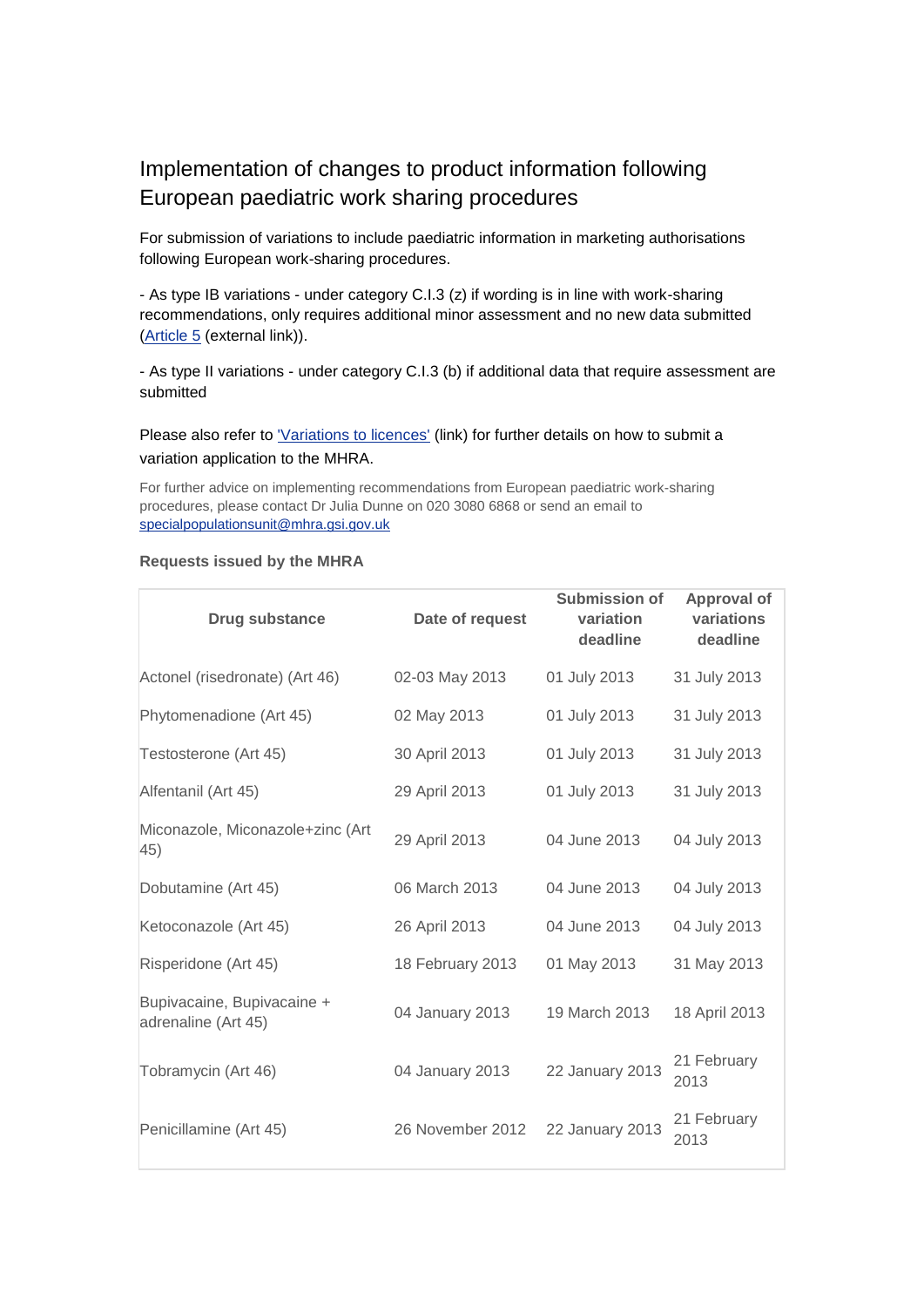| Dexamethasone (Art 45)                                   | 26 November 2012                   | 22 January 2013                 | 21 February<br>2013              |
|----------------------------------------------------------|------------------------------------|---------------------------------|----------------------------------|
| Carbomer (Art 45)                                        | 26 November 2012                   | 27 December<br>2012             | 26 January<br>2013               |
| Rifampicin + Combi (Art 45)                              | 23 July 2012                       | 11 October 2012                 | 10 November<br>2012              |
| Tamsulosine (Art 46)                                     | 13 - 16 July 2012                  | 30 September<br>2012            | 30 October<br>2012               |
| Vecuronium (Art 45)                                      | 13 July 2012                       | 30 September<br>2012            | 30 October<br>2012               |
| Sucralfate (Art 45)                                      | 13 July 2012                       | 30 September<br>2012            | 30 October<br>2012               |
| Hydroxychloroquine (Art 45)                              | 13 July 2012                       | 30 September<br>2012            | 02 October<br>2012               |
| Salbutamol (Art 45)                                      | 08 June 2012                       | 26 July 2012                    | 25 August 2012                   |
| Procarbazine (Art 45)                                    | 03 May 2012                        | 26 July 2012                    | 25 August 2012                   |
| Nifedipine (Art 45)                                      | 03 May 2012                        | 26 July 2012                    | 25 August 2012                   |
| Desogestrel / Desogestrel +<br>Ethinylestradiol (Art 45) | 14 March 2012, 28<br>November 2012 | 5 June 2012, 22<br>January 2013 | 5 July 2012, 21<br>February 2012 |
| Lenograstim (Art 45)                                     | 12 March 2012                      | 30 May 2012                     | 29 June 2012                     |
| Ropivacain (Art 45)                                      | 12 March 2012                      | 30 May 2012                     | 29 June 2012                     |
| Colchicine (Art 45)                                      | 13 March 2012                      | 30 May 2012                     | 29 June 2012                     |
| Ramipril (art 45)                                        | 2 March 2012                       | 22 May 2012                     | 22 June 2012                     |
| Ifosfamide (+ combination) (Art 45)                      | 6 March 2012                       | 22 May 2012                     | 21 June 2012                     |
| Minoxidil (Art 45)                                       | 2 February 2012                    | 30 April 2012                   | 30 May 2012                      |
| Phenoxymethylpenicillin (Art 45)                         | 2 February 2012                    | 30 April 2012                   | 30 May 2012                      |
| Fenofibrate (Art 45)                                     | 30 January 2012                    | 30 April 2012                   | 30 May 2012                      |
| Quinapril                                                | 30 September 2011                  | 29 December<br>2011             | 28 January<br>2012               |
| Timolol                                                  | 30 September 2011                  | 29 December<br>2011             | 28 January<br>2012               |
| Aciclovir                                                | 16 August 2011                     | 3 November 2011                 | 3 December<br>2011               |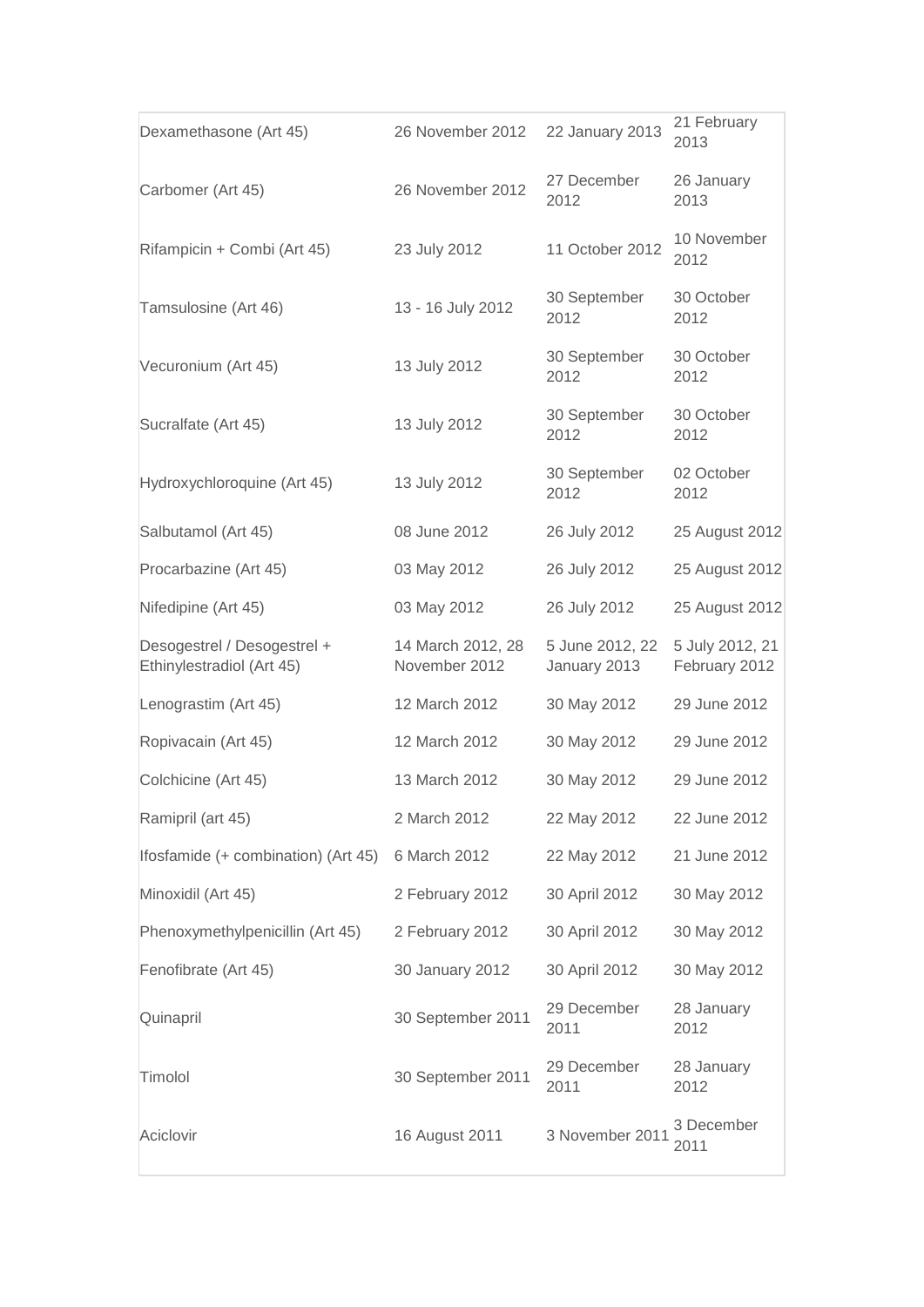| Xatral (Alfuzocin) (Art 46)                                         | 11 July 2011                          | 4 October 2011                                  | 3 December<br>2011  |
|---------------------------------------------------------------------|---------------------------------------|-------------------------------------------------|---------------------|
| Alendronic acid                                                     | 6-7 July 2011                         | 4 October 2011                                  | 4 November<br>2011  |
| Flumazenil                                                          | 6 June 2011                           | 4 September<br>2011                             | 4 October 2011      |
| Clonidine                                                           | 26 May 2011                           | 26 July 2011                                    | 25 August 2011      |
| Propranolol                                                         | 24 May 2011                           | 26 July 2011                                    | 25 August 2011      |
| Clobazam                                                            | 19 May 2011                           | 30 June 2011                                    | 30 July 2011        |
| Amiodarone                                                          | 27 April 2011                         | 30 June 2011                                    | 30 July 2011        |
| Ethosuximide                                                        | 26 April 2011                         | 30 June 2011                                    | 30 July 2011        |
| Metoclopramide                                                      | 21 April 2011                         | 15 June 2011                                    | 15 July 2011        |
| Itraconazole                                                        | 15 April 2011                         | 15 June 2011                                    | 15 July 2011        |
| Topiramate                                                          | 17 March 2011                         | 5 May 2011                                      | 4 June 2011         |
| Bisacodyl                                                           | 7 March 2011                          | 28 April 2011                                   | 28 May 2011         |
| <b>Baclofen</b>                                                     | 4 February 2011                       | 14 April 2011                                   | 14 May 2011         |
| Fentanyl                                                            | 25 January 2011                       | 14 April 2011                                   | 14 May 2011         |
| Salmeterol xinafoate, Fluticasone<br>propionate (Seretide) (Art 46) | 17 January 2011                       | 31 March 2011                                   | 30 April 2011       |
| Adartrel (Ropinirole) (Art 46)                                      | 12 January 2011                       | 31 March 2011                                   | 30 April 2011       |
| Esomeprazole (Nexium) (Art 46)                                      | 12 January 2011                       | 31 March 2011                                   | 30 April 2011       |
| Mepivacaine                                                         | 11 January 2011                       | 15 March 2011                                   | 14 April 2011       |
| Metronidazole/Metronidazole +<br>Spiramycin                         | 10 January 2011                       | 15 March 2011                                   | 14 April 2011       |
| Remifentanil                                                        | 7 January 2011                        | 15 March 2011                                   | 14 April 2011       |
| Diclofenac                                                          | 14 December 2010,<br>03 February 2011 | 31 January 2011, 2 March 2011,<br>14 April 2011 | 14 May 2011         |
| Clarithromycin                                                      | 7 December 2010                       | 31 January 2011                                 | 2 March 2011        |
| Lansoprazole (Art 46)                                               | 22 November 2010                      | 15 January 2011                                 | 14 February<br>2011 |
| Oxybutinin                                                          | 16-17 November<br>2010                | 22 December<br>2010                             | 21 January<br>2011  |
|                                                                     |                                       |                                                 |                     |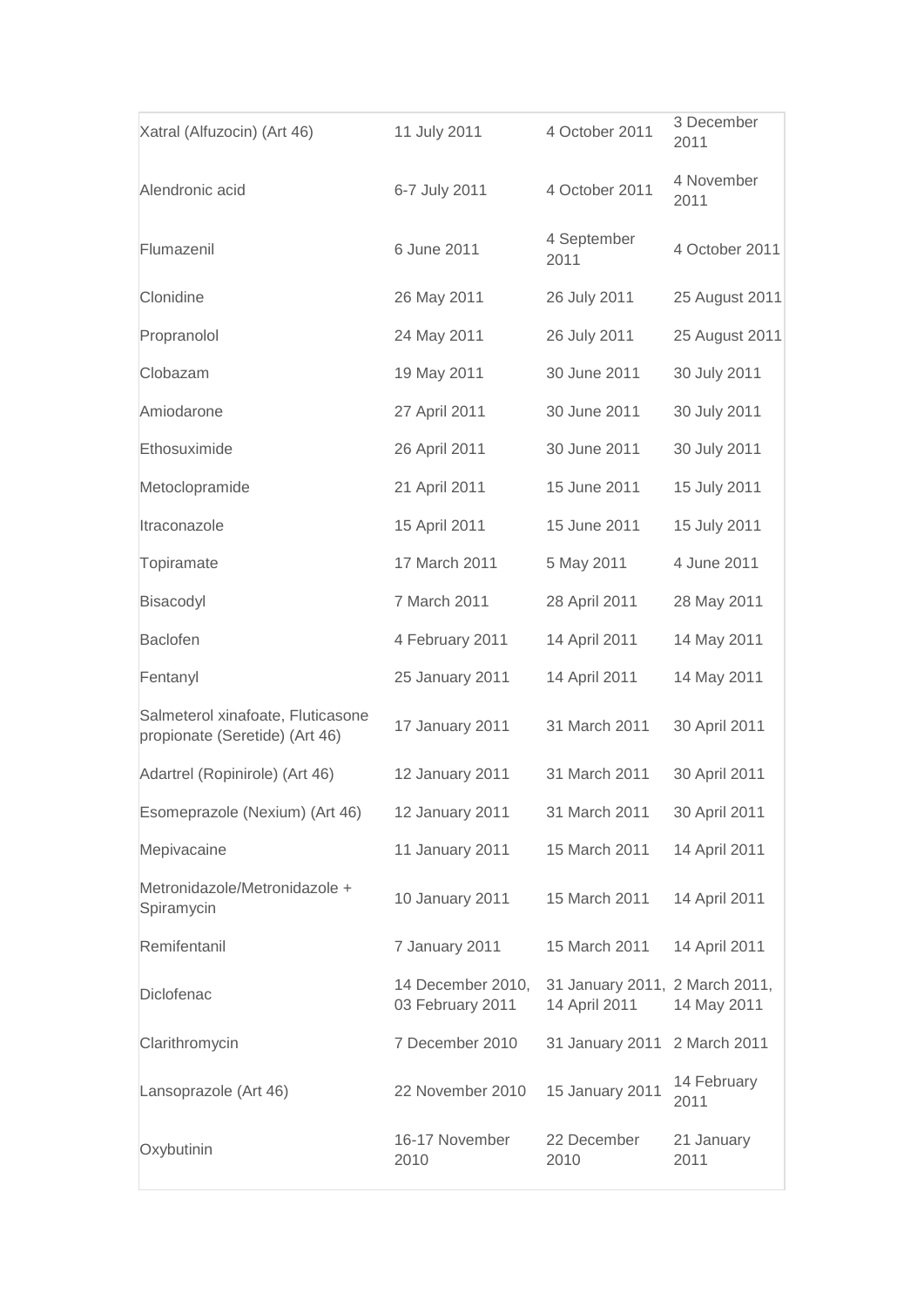| Risedronate                                                 | 16 November 2010,<br>09 December 2010                                   | 22 December<br>2010, 31 January 2011, 2 March<br>2011 | 21 January<br>2011                   |
|-------------------------------------------------------------|-------------------------------------------------------------------------|-------------------------------------------------------|--------------------------------------|
| Famciclovir                                                 | 16 November 2010                                                        | 22 December<br>2010                                   | 21 January<br>2011                   |
| Propofol                                                    | 12 November 2010                                                        | 22 December<br>2010                                   | 21 January<br>2011                   |
| Mirtazapine                                                 | 19 August 2010                                                          | 1 November 2010                                       | 1 December<br>2010                   |
| <b>Phleum Pratense</b>                                      | 18 August 2010                                                          | 15 October 2010                                       | 14 November<br>2010                  |
| Amoxicillin                                                 | 6 August 2010                                                           | 15 October 2010                                       | 15 November<br>2010                  |
| Canis familiaris, Felis domesticus                          | 6 August 2010                                                           | 15 October 2010                                       | 15 November<br>2010                  |
| Dermatophagoides farinae,<br>Dermatophagoides pteronyssinus | 3 August 2010                                                           | 15 October 2010                                       | 15 November<br>2010                  |
| Paclitaxel                                                  | 18 May 2010                                                             | 30 July 2010                                          | 30 August 2010                       |
| Amikacin                                                    | 17 May 2010                                                             | 30 July 2010                                          | 30 August 2010                       |
| Gentamicin sulphate                                         | 17 May 2010                                                             | 30 July 2010                                          | 30 August 2010                       |
| Levothyroxine                                               | 17 May 2010                                                             | 30 July 2010                                          | 30 August 2010                       |
| Tranexamic acid                                             | 17 May 2010                                                             | 30 June 2010                                          | 30 July 2010                         |
| Felodipine                                                  | 14 May 2010                                                             | 30 June 2010                                          | 30 July 2010                         |
| Lisinopril                                                  | 14 May 2010; 13<br>January 2011                                         | 30 June 2010; 31 30 July 2010;<br>March 2011          | 30 April 2011                        |
| Amlodipine                                                  | 14 May 2010, 18<br>August 2010                                          | 30 June 2010, 15<br>October 2010                      | 30 July 2010,<br>14 November<br>2010 |
| Simvastatin (Article 45)                                    | 8-15 December 2009; 19 Feburary 2010, 19 March 2010,<br>14 January 2011 | 31 March 2011                                         | 30 April 2011                        |
| Oxazepam                                                    | 21 December 2009                                                        | 22 January 2010                                       | 1 February<br>2010                   |
| Isotretinoin                                                | 24 November 2009                                                        | 22 January 2010                                       | 19 February<br>2010                  |
| Ranitidine                                                  | 10-11 August 2009                                                       | 16 October 2009                                       | 13 November                          |